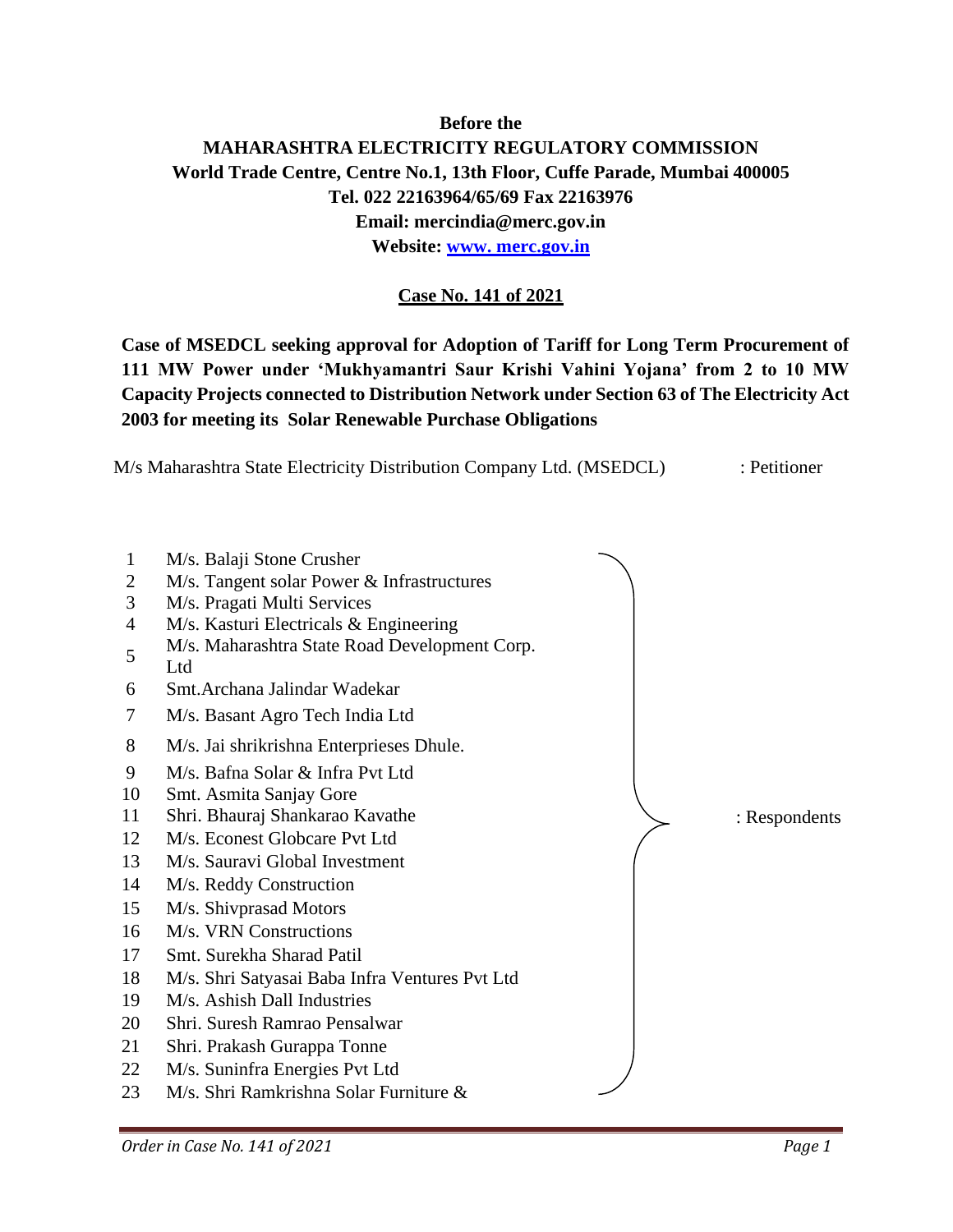Electrical Supply

- 24 M/s. Rajlakshmi Constructions
- 25 M/s. R B Ghodke Infrastructure Private Limited
- 26 M/s. Gorakshasidhi Solar Power Private Limited
- 27 M/s. Mauli Cotex
- 28 M/s. Minakshi Trading Company
- 29 M/s. Parvati Energy Recreation
- 30 Shri. Amar Avinash Yerolkar
- <sup>31</sup> M/s. Shree Kashi Vishwanath Infra Projects Pvt. Ltd
- 32 M/s. Ganesh Enterprises
- 33 M/s. Shiv Sharda Auto Lines Pvt..Ltd.

: Respondents

#### **Coram**

# **Sanjay Kumar, Chairperson I.M. Bohari, Member Mukesh Khullar, Member**

#### **Appearance:**

For the Petitioner : Smt. Kavita Gharat, CE RE

For the Respondents : Shri. Aditya Singh (Adv) Shri. Ganesh P. Sawant Shri. Durgesh Maru Shri. Abhijeet Deshmukh Shri. Sunil Deshmukh Smt. Archana Wadekar

### **ORDER**

#### **Date: 3 December 2021**

1. Maharashtra State Electricity Distribution Company Ltd. (MSEDCL) filed the present petition on 29 October 2021 seeking approval for adoption of tariff for long term procurement of 111 MW Power under 'Mukhyamantri Saur Krishi Vahini Yojana (MSKVY)' from 2 MW to 10 MW Capacity Projects connected to Distribution Network. The said petition is filed under the provisions of Section 63 of The Electricity Act, 2003 for meeting the Solar Renewable Purchase Obligations (RPO). Further, MSEDCL has sought approval to the RfS and PPA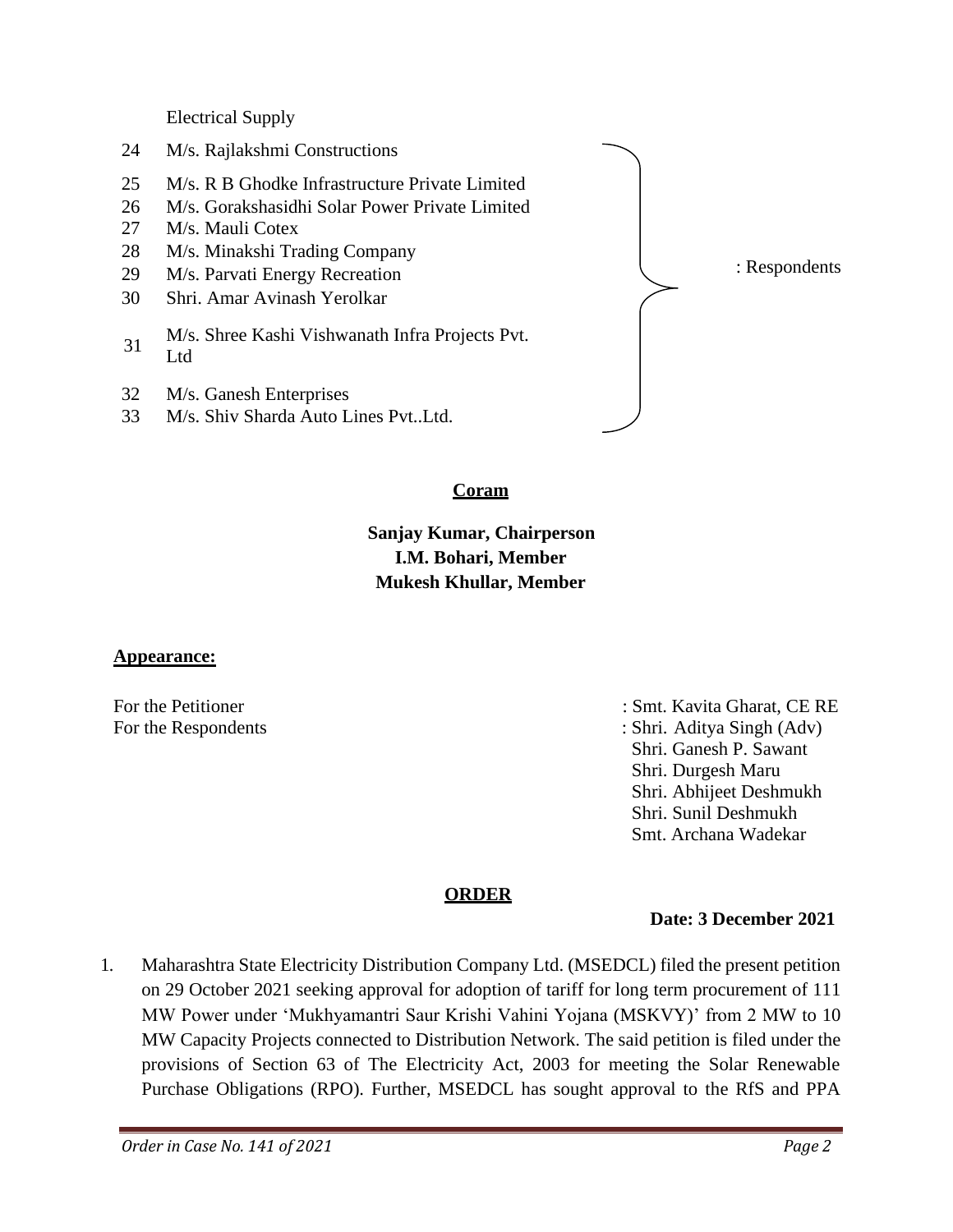document floated for 1300 MW tender under 'Mukhyamantri Saur Krishi Vahini Yojana'.

### 2. **MSEDCL's main prayers are as follows:**

- *a) To admit the Petition as per the provisions under Section 63 of the Electricity Act (EA), 2003.*
- *b) To accord approval for adoption of tariff as mentioned in table under para 3.5 and signing of PPA with successful bidder for 111 MW solar power as discovered through Competitive bidding conducted by MSEDCL.*
- *c) To accord approval to the RfS and PPA document floated.*
- *d) To accord approval to made this power eligible for meeting the Solar RPO requirement of MSEDCL.*
- *e) To consider the submission made by the Petitioner and consider the same positively while deciding the Petition as well as for further actions;*

#### 3. **MSEDCL in its Case has stated as follows:**

- 3.1 The Commission vide its Order dated 18 December 2020 in Case No. 214 of 2020 has accorded its approval to proceed with continuous bidding process for selection of bidder at ceiling tariff of Rs. 3.30 per unit under MSKVY.
- 3.2 In the meantime, tariff of Rs. 2.36 per unit was discovered in SECI tendered projects located in Rajasthan. Therefore, MSEDCL decided to float tenders for solar power under decentralized solar project with revised ceiling rate of Rs. 3.05 per unit with cumulative capacity 1300 MW.
- 3.3 Considering the prevalent market conditions and as per the MNRE guidelines of decentralized solar plants dated 13 December 2019, MSEDCL floated district wise 30 tenders on 22 April 2021 for procurement of solar power through competitive bidding. The same is intimated by MSEDCL to the Commission vide its letter dated 11 May 2021. The last date of submission of bid was 11 June 2021.
- 3.4 Total 35 bids for 15 districts were received with total cumulative bidding capacity of 115 MW. Technical bids were opened on 16 June 2021. Details are depicted in table below: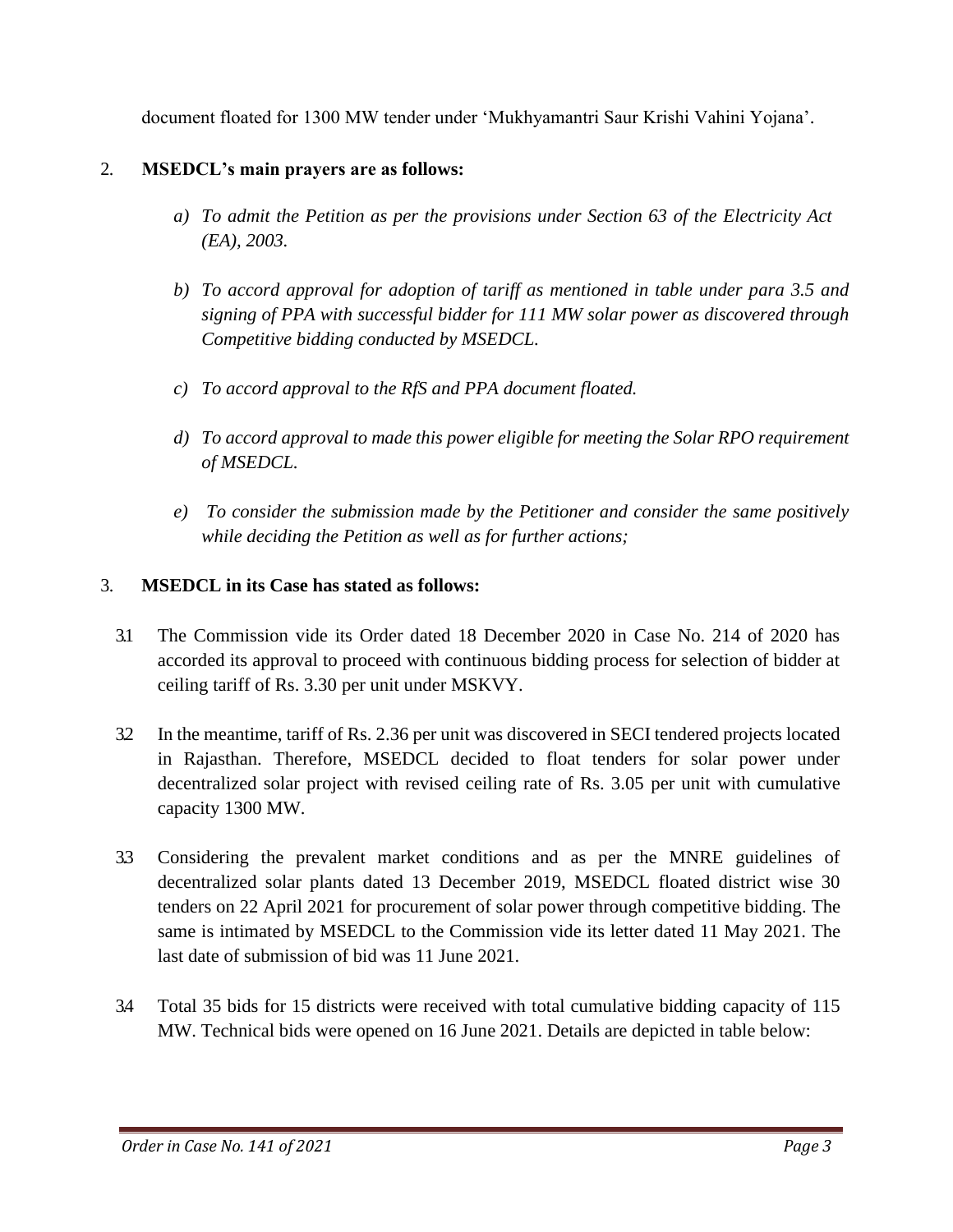| Sr.<br>No.     | <b>Circle</b>      | <b>Tender</b><br>No. | <b>Name of Bidder</b>                                 | <b>Tender</b><br>Capacity<br>(MW) | <b>Bid</b><br>capacity |
|----------------|--------------------|----------------------|-------------------------------------------------------|-----------------------------------|------------------------|
| $\mathbf{1}$   |                    |                      | M/s Balaji Stone Crusher                              |                                   | $\overline{2}$         |
| $\overline{2}$ | $T-02$<br>Amravati |                      | M/s Tangent solar Power &<br>Infrastructures          | 50                                | 3                      |
| 3              | Buldhana           | $T-03$               | M/s Pragati Multi Services                            | 50                                | 5                      |
| $\overline{4}$ | Yavatmal           | $T-04$               | Kasturi Electricals & Engineer                        | 50                                | 3                      |
| 5              | Washim             | $T-06$               | Maharashtra State Road<br>Development Corporation Ltd | 50                                | 5                      |
| 6              | Akola              | $T-11$               | Archana Jalindar Wadekar                              | 50                                | 3                      |
| $\overline{7}$ |                    |                      | Basant Agro Tech India Ltd                            |                                   | $\overline{2}$         |
| $8\,$          | Dhule              | $T-14$               | Jai shrikrishna Enterprieses Dhule.                   | 50                                | $\mathbf{2}$           |
| 9              |                    |                      | Bafna Solar & Infra Pvt Ltd                           |                                   | $\overline{2}$         |
| 10             | Ahmednagar         | $T-16$               | Gorakshasidhi Solar Power Pvt<br>Ltd**                | 50                                | $\overline{2}$         |
| 11             |                    |                      | Asmita Sanjay Gore                                    |                                   | $\overline{2}$         |
| 12             | Solapur            | $T-17$               | Bhauraj Shankarao Kavathe                             | 50                                | $\overline{2}$         |
| 13             | Satara             | $T-20$               | <b>Econest Globcare Pvt Ltd</b>                       | 50                                | $\overline{2}$         |
| 14             | Aurangabad         | $T-22$               | Sauravi Global Investment                             | 50                                | 10                     |
| 15             |                    | $T-23$               | <b>Reddy Construction</b>                             |                                   | 3                      |
| 16             |                    | $T-23$               | Shivprasad Motors                                     |                                   | $\sqrt{2}$             |
| 17             |                    | $T-23$               | <b>VRN</b> Constructions                              |                                   | $\overline{2}$         |
| 18             |                    | $T-23$               | Surekha Sharad Patil                                  |                                   | $\overline{2}$         |
|                |                    | $T-23$               | Shri Satyasai Baba Infra Ventures                     |                                   |                        |
| 19             | Latur              |                      | Private Limited                                       | 50                                | 2                      |
| 20             |                    | $T-23$               | Horizon Landmarks Private<br>Limited**                |                                   | $\mathfrak{2}$         |
| 21             |                    | $T-23$               | <b>Ashish Dall Industries</b>                         |                                   | $\overline{2}$         |
| 22             |                    | $T-23$               | Suresh Ramrao Pensalwar                               |                                   | $\mathbf{2}$           |
| 23             |                    | $T-23$               | Prakash Gurappa Tonne                                 |                                   | 5                      |
| 24             | Jalna              | $T-24$               | Suninfra Energies Pvt Ltd                             | 50                                | 3                      |
| 25             |                    |                      | Shree Ramkrushna Solar Furniture<br>ELE. Supply       |                                   | $\overline{4}$         |
| 26             | Parbhani           | $T-25$               | Rajlakshmi Constructions                              | 50                                | $\overline{c}$         |
| 27             |                    |                      | R B Ghodke Infrastructure Pvt. Ltd.                   |                                   | $\overline{2}$         |
| 28             |                    |                      | Gorakshasidhi Solar Power Pvt. Ltd.                   |                                   | 3                      |
| 29             |                    |                      | Mauli Cotex                                           |                                   | 6                      |
| 30             | <b>Beed</b>        | $T-27$               | Minakshi Trading Company                              | 50                                | $\overline{2}$         |
| 31             |                    |                      | Parvati Energy Recreation                             |                                   | $\overline{2}$         |
| 32             |                    |                      | Shiv Sharda Auto Lines Pvt Ltd                        |                                   | 12                     |
| 33             |                    |                      | Amar Avinash Yerolkar                                 |                                   | 5                      |
| 34             | Nanded             | $T-29$               | Shree Kashi Vishwanath Infra<br>Projects Private Ltd  | 50                                | 5                      |
| 35             |                    |                      | <b>Ganesh Enterprises</b>                             |                                   | 2                      |
|                | <b>Total</b>       |                      |                                                       | 1300                              | 115                    |

3.5 During technical scrutiny, two bidders (\*\* from above table) namely M/s Horizon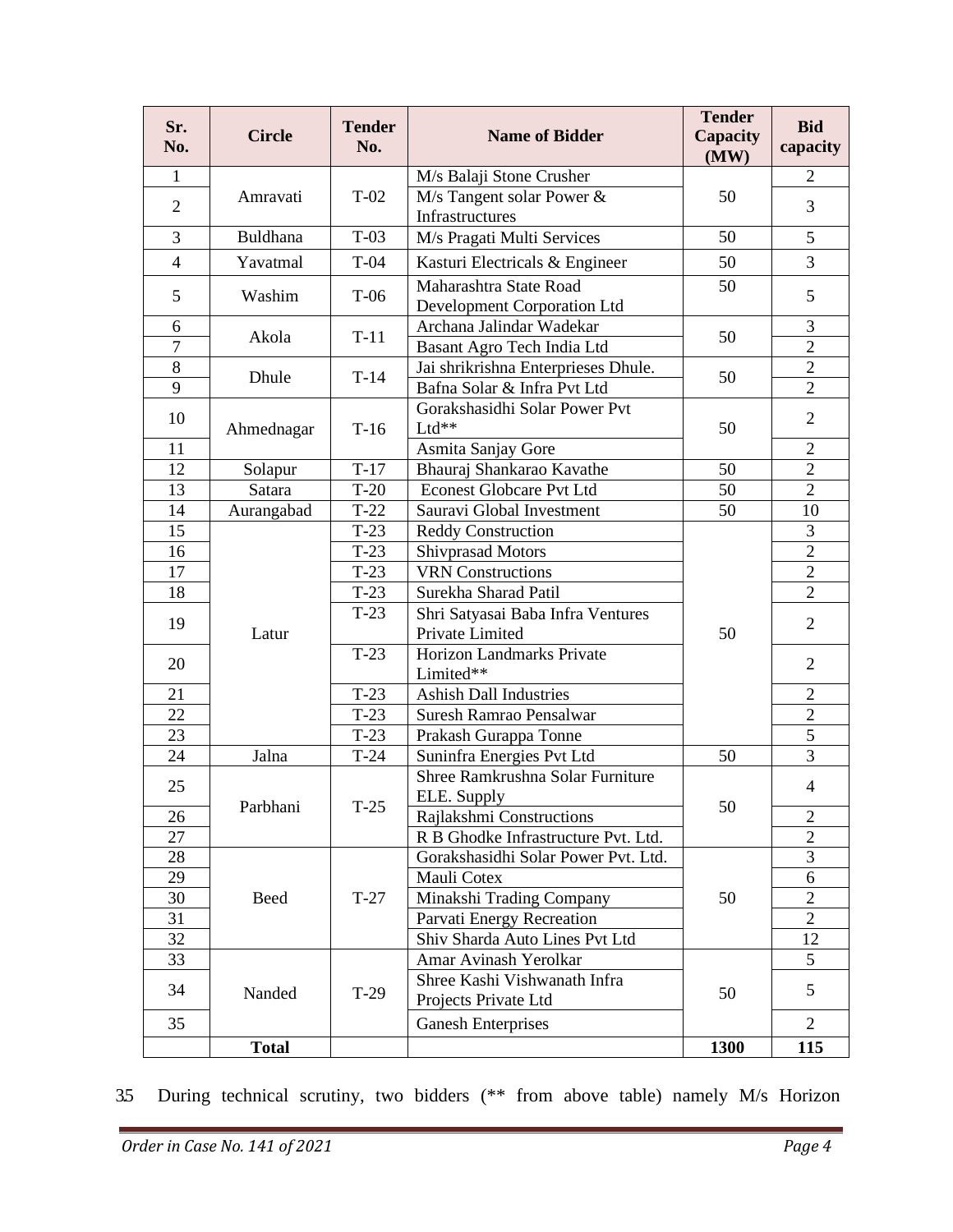Landmarks Pvt. Ltd. & M/s Gorakshasidhi Solar Power Pvt. Ltd. were disqualified as Net worth of both the companies was found to be lower than the eligible criteria set out in tender document.

| Sr. No.        | <b>Name of Bidder</b>                             | <b>Capacity per</b><br>location MW | <b>Tariff rate</b> |
|----------------|---------------------------------------------------|------------------------------------|--------------------|
| 1              | M/s Balaji Stone Crusher                          | $\overline{2}$                     | 3                  |
| $\overline{c}$ | $M/s$ Tangent solar Power $\&$<br>Infrastructures | 3                                  | 3.05               |
| 3              | Pragati Multi Services                            | 5                                  | 3.05               |
| $\overline{4}$ | Kasturi Electricals & Engineer                    | 3                                  | 3.05               |
| 5              | Maharashtra State Road Development<br>Corp. Ltd   | 5                                  | 3.05               |
| 6              | Archana Jalindar Wadekar                          | 3                                  | 3.02               |
| $\tau$         | Basant Agro Tech India Ltd                        | $\overline{2}$                     | 3.05               |
| 8              | Jai shrikrishna Enterprieses Dhule.               | $\overline{2}$                     | 3.05               |
| 9              | Bafna Solar & Infra Pvt Ltd                       | $\overline{2}$                     | 3.05               |
| 10             | Asmita Sanjay Gore                                | $\overline{2}$                     | 3.02               |
| 11             | Bhauraj Shankarao Kavathe                         | $\overline{2}$                     | 3.05               |
| 12             | <b>Econest Globcare Pvt Ltd</b>                   | $\overline{2}$                     | 3.00               |
| 13             | Sauravi Global Investment                         | 10                                 | 3.00               |
| 14             | <b>Reddy Construction</b>                         | 3                                  | 3.05               |
| 15             | <b>Shivprasad Motors</b>                          | $\overline{2}$                     | 3.05               |
| 16             | <b>VRN</b> Constructions                          | $\overline{2}$                     | 3.05               |
| 17             | Surekha Sharad Patil                              | $\mathfrak{2}$                     | 3.05               |
| 18             | Shri Satyasai Baba Infra Ventures Pvt<br>Ltd      | $\overline{2}$                     | 3.05               |
| 19             | <b>Ashish Dall Industries</b>                     | $\overline{2}$                     | 3.05               |
| 20             | Suresh Ramrao Pensalwar                           | $\overline{2}$                     | 3.05               |
| 21             | Prakash Gurappa Tonne                             | 5                                  | 3.05               |
| 22             | Suninfra Energies Pvt Ltd                         | 3                                  | 3.05               |
| 23             | Shree Ramkrushna Solar Furniture<br>ELE. Supply   | $\overline{4}$                     | 3.00               |
| 24             | Rajlakshmi Constructions                          | $\overline{c}$                     | 3.00               |
| 25             | R B Ghodke Infrastructure Private<br>Limited      | 2                                  | 3.05               |
| 26             | Gorakshasidhi Solar Power Private<br>Limited      | 3                                  | 3.03               |
| 27             | Mauli Cotex                                       | 6                                  | 3.05               |

3.6 The financial bids of balance 33 bidders were opened on 06 July 2021. The rates quoted by the bidders are as below: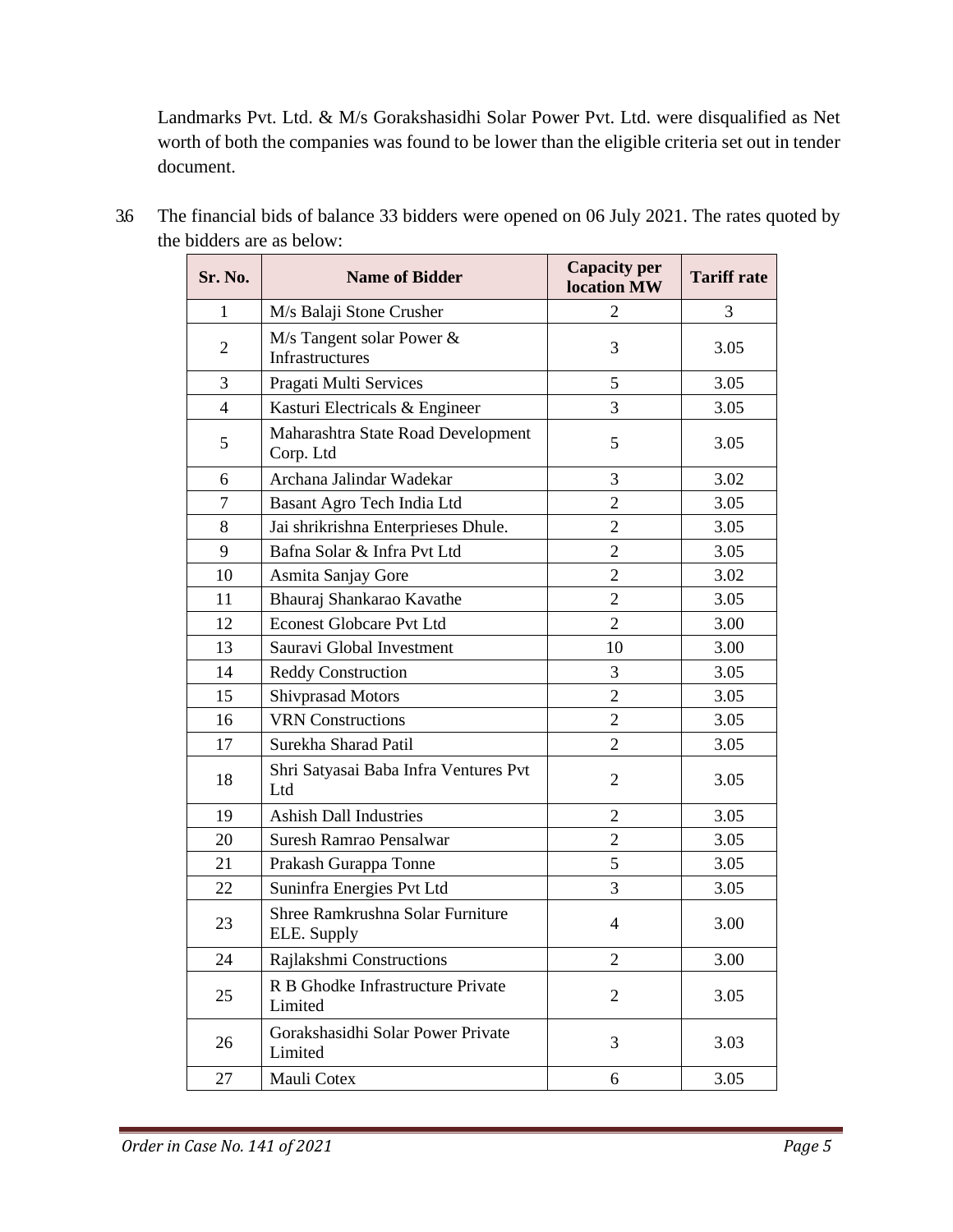| Sr. No. | <b>Name of Bidder</b>                            | <b>Capacity per</b><br><b>location MW</b> | <b>Tariff rate</b> |
|---------|--------------------------------------------------|-------------------------------------------|--------------------|
| 28      | Minakshi Trading Company                         | 2                                         | 3.05               |
| 29      | Parvati Energy Recreation                        | $\overline{2}$                            | 3.05               |
| 30      | Shiv Sharda Auto Lines Pvt. Ltd.                 | 12                                        | 3.05               |
| 31      | Amar Avinash Yerolkar                            | 5                                         | 3.05               |
| 32      | Shree Kashi Vishwanath Infra Projects<br>Pvt Ltd | 5                                         | 3.05               |
| 33      | <b>Ganesh Enterprises</b>                        | 2                                         | 3.05               |
|         | <b>Total</b>                                     | 111                                       |                    |

- 3.7 MSEDCL prayed to the Commission for adoption of Tariff for above 111 MW solar power discovered through competitive bidding process under Section 63 of the Electricity Act, 2003.
- 4. At the e-hearing through video conferencing held on 9 November 2021, the Representative of the MSEDCL requested the Commission for adoption of tariff discovered through competitive bidding process under MSKVY for the cumulative Solar capacity of 111 MW. Advocate and Representatives of Respondents sought time for making their written submission. The Commission allowed parties to submit their say in timebound manner.
- 5. Following sixteen (16) Respondent Generators submitted their submission 15 November 2021.

| <b>Sr. No.</b> | <b>Name of Generators</b>                     |
|----------------|-----------------------------------------------|
| 1              | Pragati Multi Services                        |
| $\overline{2}$ | <b>Reddy Construction</b>                     |
| 3              | <b>Shivprasad Motors</b>                      |
| $\overline{4}$ | <b>VRN</b> Constructions                      |
| 5              | Surekha Sharad Patil                          |
| 6              | Shri Satyasai Baba Infra Ventures Pvt Ltd     |
| 7              | <b>Ashish Dall Industries</b>                 |
| 8              | Suresh Ramrao Pensalwar                       |
| 9              | Prakash Gurappa Tonne                         |
| 10             | R B Ghodke Infrastructure Private Limited     |
| 11             | Minakshi Trading Company                      |
| 12             | Parvati Energy Recreation                     |
| 13             | Amar Avinash Yerolkar                         |
| 14             | Shree Kashi Vishwanath Infra Projects Pvt Ltd |
| 15             | <b>Ganesh Enterprises</b>                     |
| 16             | Maharashtra State Road Development Corp. Ltd  |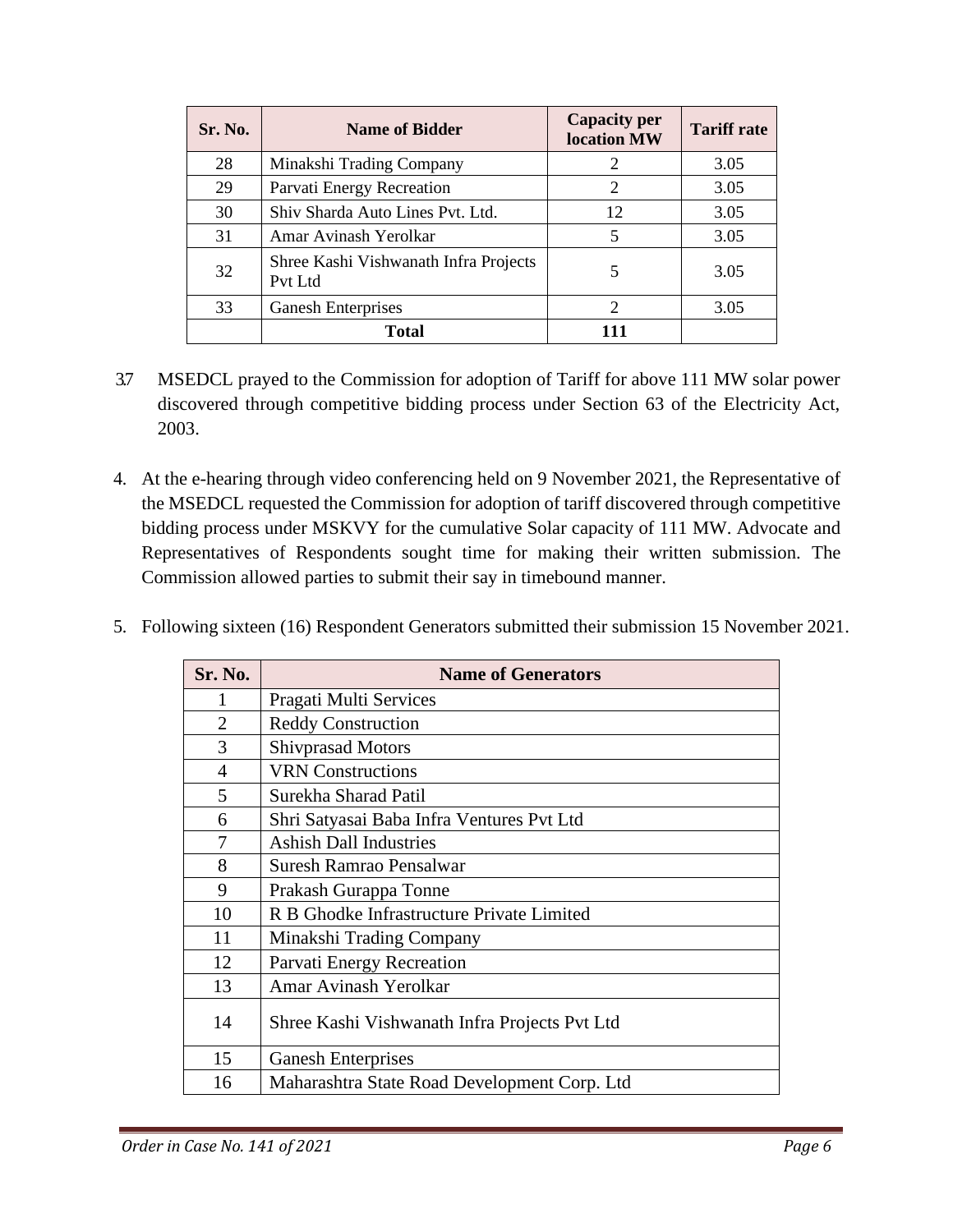All above Respondents have raised common issue of disruption in supply of solar equipment manufacturing from China and increase in GST rate. For simplicity, submissions of Respondent (1 to 15) are summarized below:

- 5.1 Article 8.1 of the Draft PPA which is a part of RfS dated 22 April 2021 provides for Force Majeure event and its implications.
- 5.2 It is an industrial practice to procure modules and cells from China. Chinese Government has imposed the reduction of electricity usage in several of their provinces leading to disruption in manufacturing ability of modules manufacturers. There is no detailed information available in public domain which can give visibility on the timeline of the impact of this restrictions in China. This event has severely impacted our ability to procure modules and cells. All leading manufacturers have issued Force Majeure notices. Considering above stated event, Respondents are requesting the Commission to recognise such events as a Force Majeure Events.
- 5.3 Clause 9 of the Draft PPA which is a part of RfS states that Change in Law shall refer to the occurrence of any of the following events after the last date of the bid submission, including:
	- (i) the enactment of any new law; or
	- (ii) an amendment, modification or repeal of an existing law; or
	- (iii) the requirement to obtain a new consent, permit or license; or
	- (iv) any modification to the prevailing conditions prescribed for obtaining an consent, permit or license, not owing to any default of the Solar Power Producer; or
	- (v) any change in the rates of any Taxes, Duties and Cess which have a direct effect on the Project.
- 5.4 Ministry of Finance on 30 September 2021 vide Notification No. 08 /2021 increased Goods and Service Tax (GST) on import of Solar Modules and Solar Inverter from 5% to 12% ("MoF Notification"). Last date of the bid submission was 11 June 2021, and MoF Notification is increasing Goods and Service Tax (GST) from 5% to 12%, therefore MoF Notification will be considered as a Change in Law Event.
- 5.5 Adoption of tariff, declaration of Force Majeure and approval of change in law are responsibilities of the Commission in exercise of its Regulatory Powers under Section 86(1)(b) of the Electricity Act, 2003.
- 5.6 Above said events having occurred after the bid deadline and before adoption of tariff, the proper stage for their consideration is in the same proceedings wherein the bid discovered price is being adopted.
- 5.7 Hon'ble APTEL in its Judgement in Appeal Nos. 21 of 2019 and 73 of 2019 (Talwandi Sabo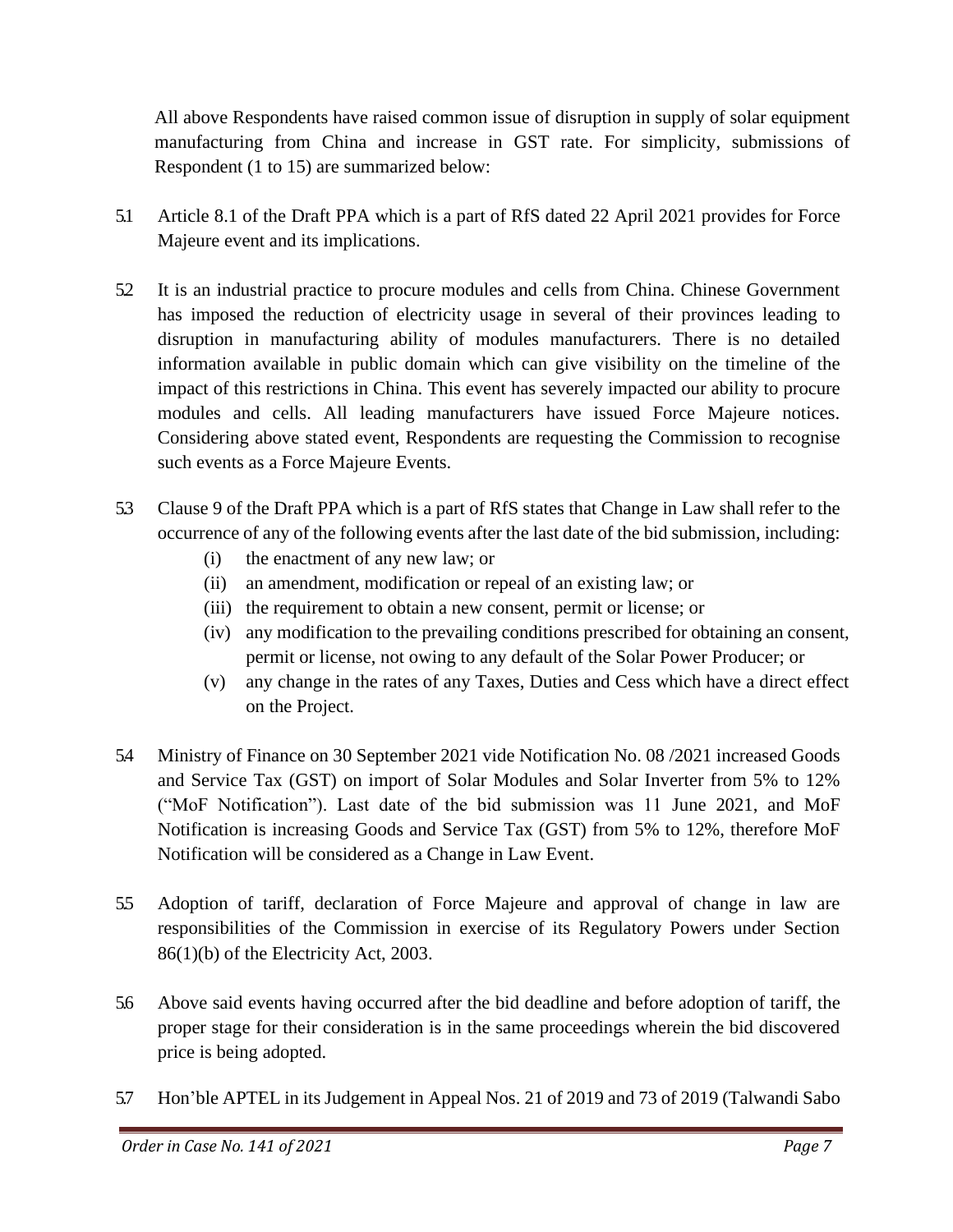Power Limited v Punjab State Electricity Regulatory) categorically held that regulatory certainty is essential for a project developer, as indeed for the other stakeholders in such projects.

5.8 Hon'ble APTEL in the matter of Green Infra Renewable Energy Limited Vs. RERC & Ors. (Appeal No. 251 of 2021) held as follows:

"*16. During the hearing, we pointedly asked but no regulation or contractual clause or, for that matter, any other provision was shown as could reflect an inhibition or prohibition against consideration of claim of change in law compensation at the stage of adoption of the tariff discovered by the bid process under Section 63 of the Electricity Act, 2003. We agree with the appellant that deferring such claim for later date creates a whole lot of confusion and, what is of utmost concern to the project developers, regulatory uncertainty and consequent difficulties in attaining financial closure. It cannot be ignored that the impact on the cost of the development of the project of such change in law events that have occurred after the submission of the bid and closure of the bid process but before the adoption of the bid discovered price renders the bid price unrealistic and in terms of Section 86 (1) (b) of the Electricity Act, it is the duty of the State Commission to inquire into such claim at the first opportune time and bring in suitable corrections, may be first by declaration and followed up by detailed tariff orders. If the event referred to actually constitutes change in law within the four corners of its definition under the PPA, there is no reason why it cannot be duly recognized as a change in law at the stage of tariff adoption, the actual impact and extent of the relief admissible to be determined at the appropriate stage."*

- 5.9 Alleged ambiguity needs to be clarified so that Respondents are able to perform its obligations under the PPA towards the spirit and national goals of development of renewable energy.
- 5.10 MSRDC mentioned that post submission of bid, the GST has increased to 12%. Further, the solar project components cost is also increased. Any further delay will further affect the solar project cost and viability. There could be increase in tax/rates till the project is commissioned. MSRDC requested the Commission to accord its approval to bidding process and further signing of PPA. Further, to avoid multiplicity of proceedings the directions may be issued to MSEDCL to revise the tariff considering the GST impact or permit MSRDC to submit a fresh Petition for tariff revision under appropriate provisions on commissioning of project.

### 6. **MSEDCL in its Rejoinder dated 18 November 2021 stated as follows:**

6.1 Respondents are seeking reliefs under the draft PPA and not under the PPA executed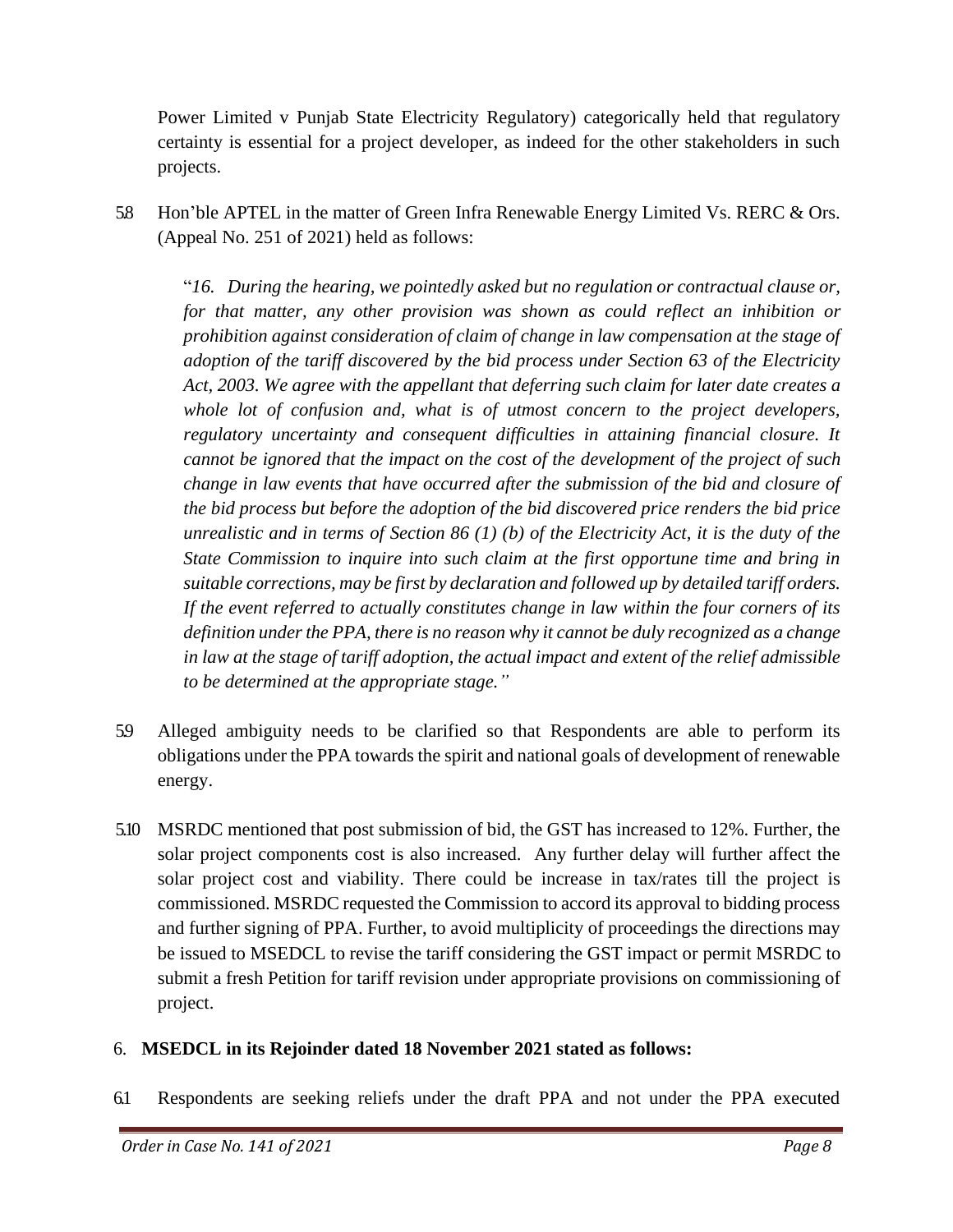between the parties. The purpose of the present Petition is to seek approval for tariff adoption which is discovered competitively as per Section 63 of the Electricity Act, 2003.

- 6.2 Thus, it is only after tariff adoption, Letter of Award (LoA) will be issued and PPA will be executed. Therefore, in absence of PPA, requests of Respondents become null and void.
- 6.3 Since the PPA is yet to be signed, presently no agreement exists between the parties and as such, it is premature to seek declaration of the disruption in manufacturing capacity at China as a Force Majeure Event.
- 6.4 It is the commercial decision of the Respondent Generators to procure solar cells and modules from China. The RfS/PPA document, nowhere mentioned to procure modules from China only. Respondent Generators can avoid procuring solar modules from China using better technical expertise/alternate remedies available in the market and thereby can avoid implication due to the reason as cited by the Respondent Generators.
- 6.5 Respondent Generators should comply with the MNRE's notification regarding ALMM List which is specified in the RfS document is reproduced below:

*3.3 Project Scope*

*…………………………*

*"*

*Bidder shall comply with MNRE Notification dated 10.03.2021 regarding Approved Models and Manufacturers of Solar Photovoltaic Modules (Requirement for Compulsory Registration) Order, 2019"*

China modules are not listed in the recent updated List I of ALMM Order, 2019 issued by the MNRE F.No. 283/54/2018-GRID SOLAR-Part (1) dated 29 September 2021.

- 6.6 LoA for the present solar project is not yet issued and PPA is also not signed. Therefore, timelines for the procurement and commissioning of the project are not known at present. Further, it is industrial practice to procure modules after Financial Closure i.e, 06 months after LoA. By that time the present scenario of the solar module manufacturing industry in the China may not remain same. So, declaring force majeure is premature.
- 6.7 In view of the above, procurement of modules from China is a commercial call of the Respondent Generators and getting benefit out of it by seeking force majeure event is not acceptable.
- 6.8 Section 86(1)(b) of the Electricity Act, 2003 stipulates that the Commission has powers to regulate electricity purchase and procurement process through agreements and at this stage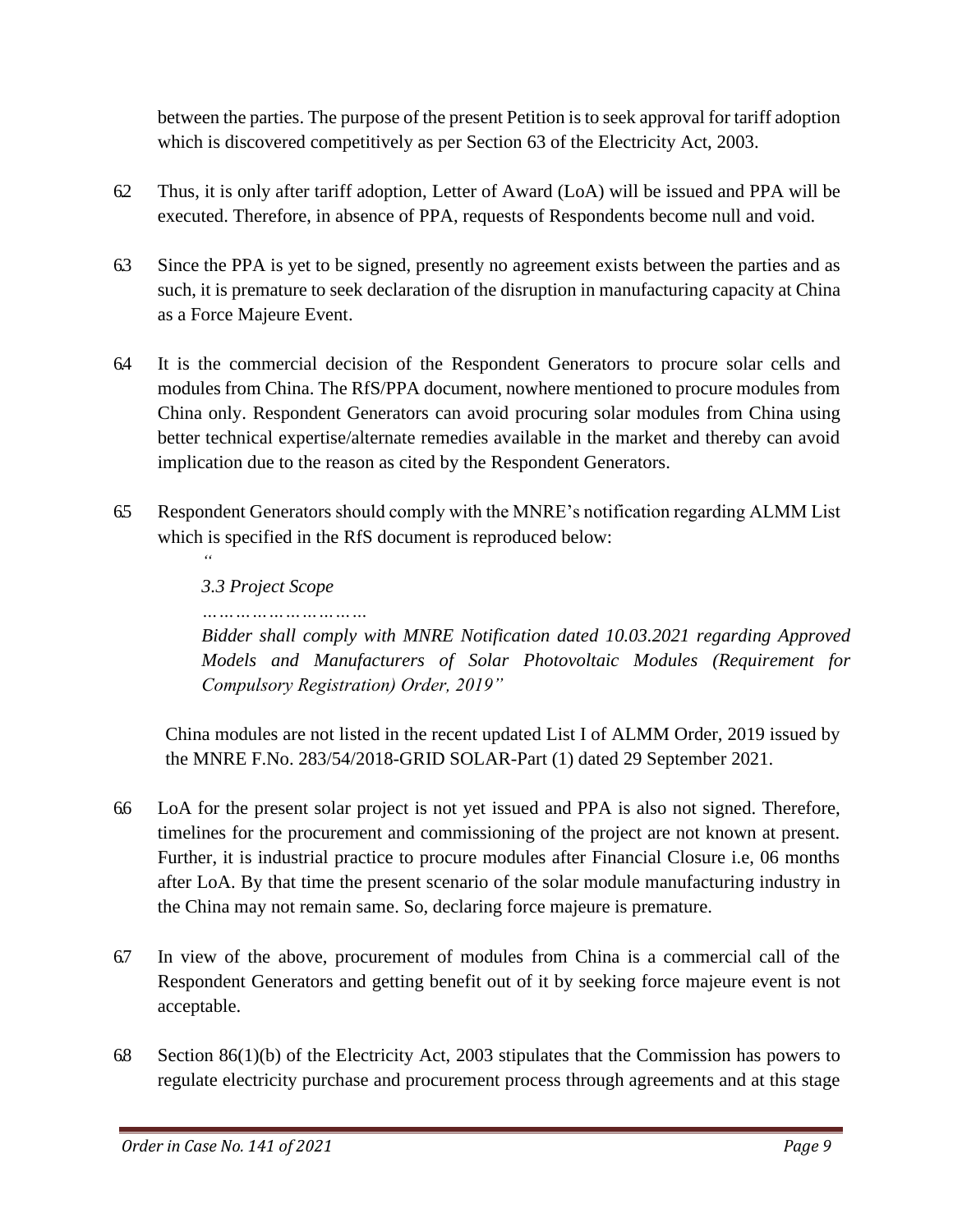no agreement is in existence with the Respondent.

- 6.9 The Commission may declare the Change in law after the execution of PPA as per the provisions stipulated under the PPA.
- 6.10 Respondents' action of filing such objection may delay the adoption process, thereby leaving a short time with MSEDCL for further activities for completing the tender process along with execution of PPA as the validity of some of the Bank Guarantees against EMD are likely to expire at the end of November and some by mid-December.

## **Commission's Analysis and Rulings**

- 7. MSEDCL has filed present Petition for adoption of tariff discovered for 111 MW solar power through competitive bidding process under Section 63 of the EA, 2003. During the proceeding, although successful bidders have supported the Petition, but have requested the Commission to declare in principle approval for Force Majeure Event and Change in Law event highlighted by them in adoption order itself. Therefore, following issues need to be decided in the present matter:
	- a. Adoption of Tariff discovered through Competitive Bidding process
	- b. Approval of Force Majeure Event and Change in Law event along with tariff adoption order.

The Commission is addressing above issues in the following paragraphs.

## 8. **Issue A: Adoption of Tariff discovered through Competitive Bidding Process:**

- 8.1. Prior to present Petition, MSEDCL had approached the Commission in Case No.214 of 2020 seeking permission to float the tenders under MSKVY with the deviation in MNRE Guidelines for Development of Decentralised Solar Power Plants dated 13 December 2019 to initiate the tendering process with the ceiling Tariff of Rs. 3.30 per unit.
- 8.2. In the above said proceedings, the Commission vide its Order dated 18 December 2020 accorded its approval to consider the minimum CUF of 19% instead of 15% and thereby allowed deviation sought in MNRE Guidelines. Further, regarding ceiling Tariff rate, the Commission has stated that ceiling rate shall be determined by the DISCOM as per its own due diligence. Competitiveness of such rate shall be dealt with by the Commission at the time of adoption of tariff.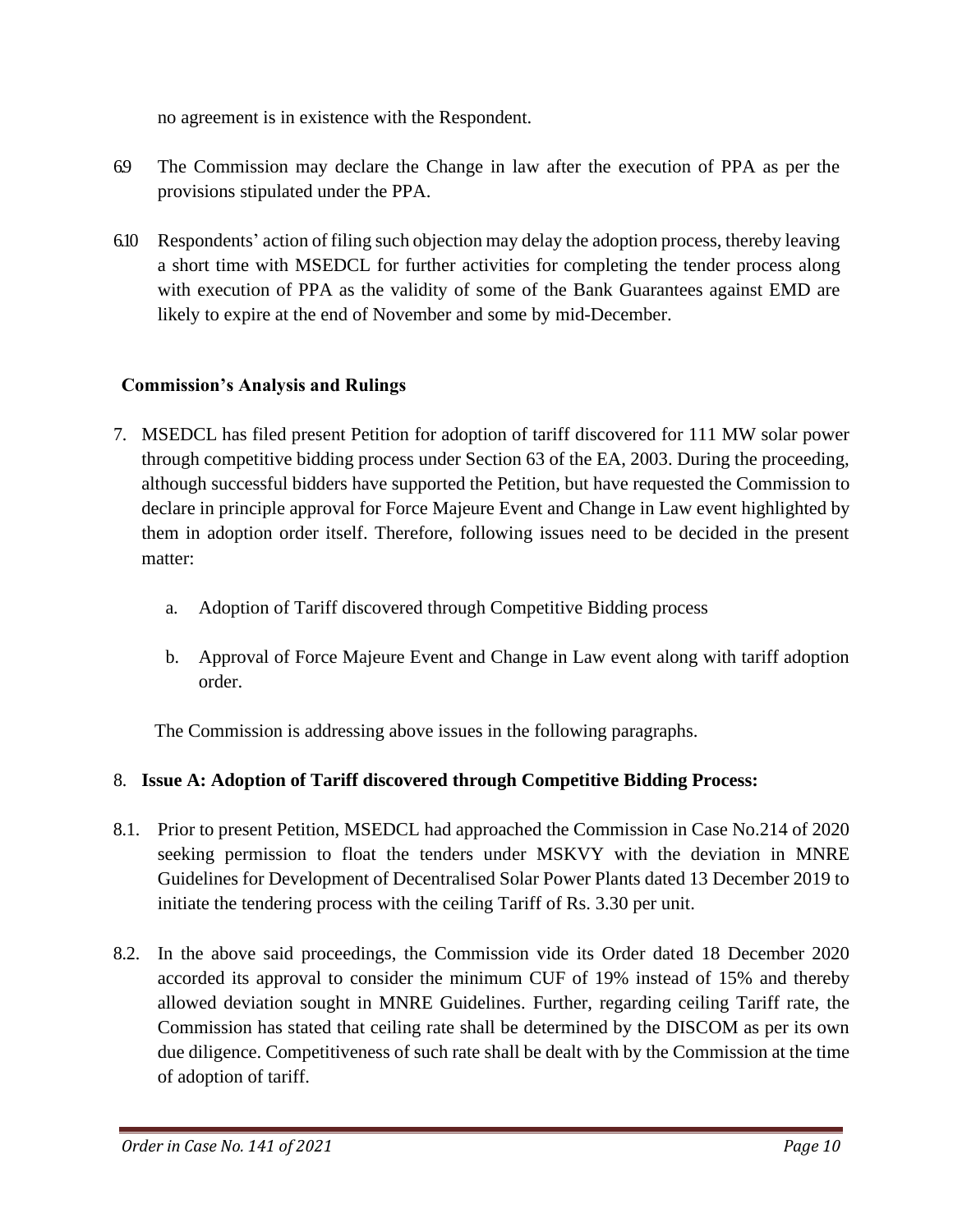- 8.3. Accordingly, considering the results of recently concluded tendering processes, MSEDCL floated tenders with cumulative capacity 1300 MW with ceiling rate of Rs. 3.05 per unit under MSKVY. No deviation or changes have been made by MSEDCL in RfS and Draft PPA documents. Only change is with respect to ceiling Tariffs, which is lowered from 3.30 per unit to 3.05 per unit.
- 8.4. The Commission further notes that MSEDCL has conducted transparent process of competitive bidding for procurement of Solar power. As against 1300 MW bid, MSEDCL received 111 MW qualified bid. The Tariff received for various projects with cumulative capacity of 111 MW under different Districts is summarized below:

| Sr. No.        | <b>Name of Bidder</b>                           | <b>Capacity per</b><br>location MW | <b>Tariff rate</b> |
|----------------|-------------------------------------------------|------------------------------------|--------------------|
| 1              | M/s Balaji Stone Crusher                        | $\overline{2}$                     | 3                  |
| $\overline{2}$ | M/s Tangent solar Power &<br>Infrastructures    | 3                                  | 3.05               |
| 3              | Pragati Multi Services                          | 5                                  | 3.05               |
| $\overline{4}$ | Kasturi Electricals & Engineer                  | 3                                  | 3.05               |
| 5              | Maharashtra State Road Development<br>Corp. Ltd | 5                                  | 3.05               |
| 6              | Archana Jalindar Wadekar                        | 3                                  | 3.02               |
| $\overline{7}$ | Basant Agro Tech India Ltd                      | $\overline{2}$                     | 3.05               |
| 8              | Jai shrikrishna Enterprieses Dhule.             | $\overline{2}$                     | 3.05               |
| 9              | Bafna Solar & Infra Pvt Ltd                     | $\overline{2}$                     | 3.05               |
| 10             | Asmita Sanjay Gore                              | $\overline{2}$                     | 3.02               |
| 11             | Bhauraj Shankarao Kavathe                       | $\overline{2}$                     | 3.05               |
| 12             | <b>Econest Globcare Pvt Ltd</b>                 | $\overline{2}$                     | 3.00               |
| 13             | Sauravi Global Investment                       | 10                                 | 3.00               |
| 14             | <b>Reddy Construction</b>                       | 3                                  | 3.05               |
| 15             | <b>Shivprasad Motors</b>                        | $\overline{c}$                     | 3.05               |
| 16             | <b>VRN</b> Constructions                        | $\overline{2}$                     | 3.05               |
| 17             | Surekha Sharad Patil                            | $\overline{2}$                     | 3.05               |
| 18             | Shri Satyasai Baba Infra Ventures Pvt<br>Ltd    | $\overline{2}$                     | 3.05               |
| 19             | <b>Ashish Dall Industries</b>                   | $\overline{2}$                     | 3.05               |
| 20             | Suresh Ramrao Pensalwar                         | $\overline{2}$                     | 3.05               |
| 21             | Prakash Gurappa Tonne                           | 5                                  | 3.05               |
| 22             | Suninfra Energies Pvt Ltd                       | 3                                  | 3.05               |
| 23             | Shree Ramkrushna Solar Furniture<br>ELE. Supply | $\overline{4}$                     | 3.00               |
| 24             | Rajlakshmi Constructions                        | $\overline{2}$                     | 3.00               |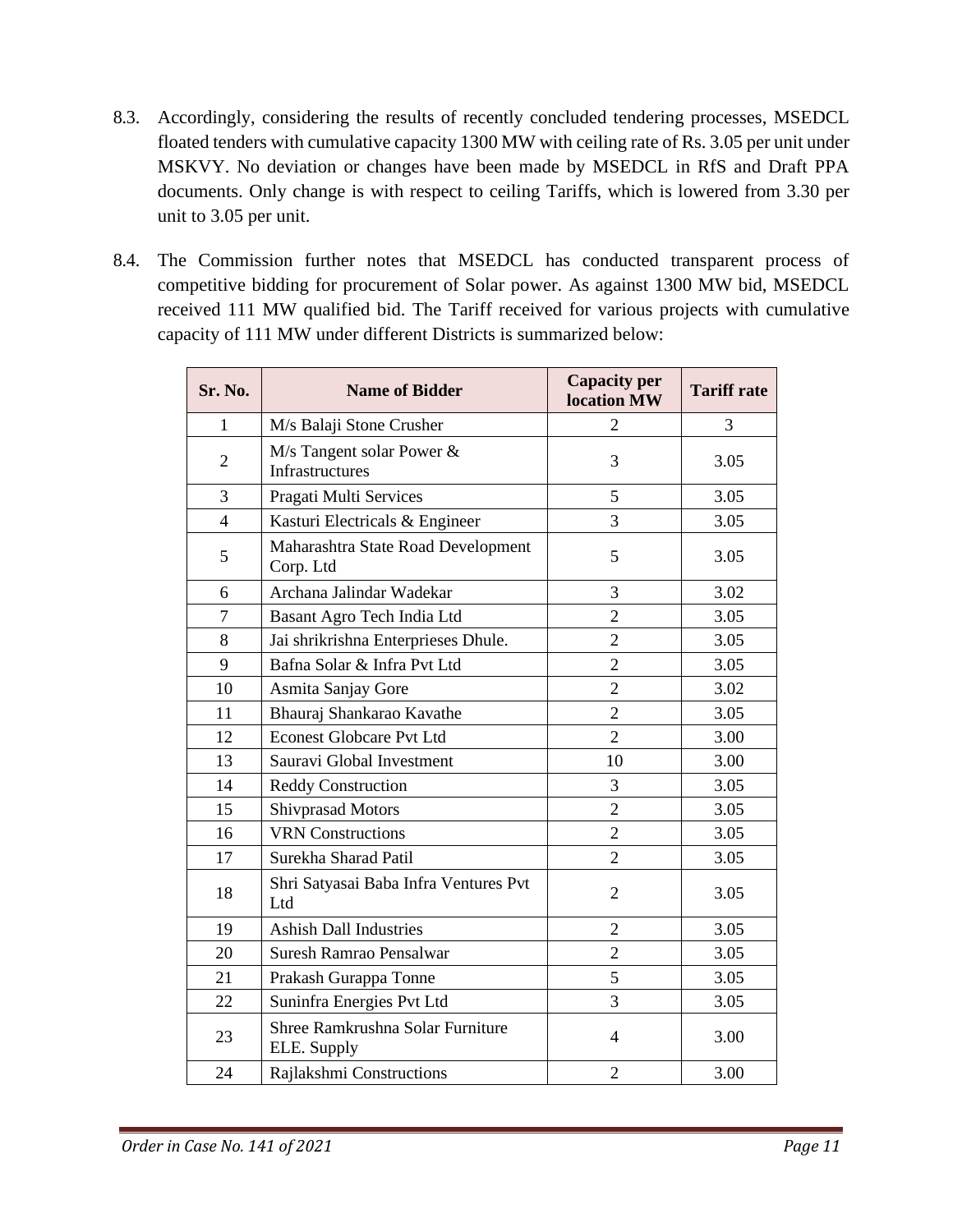| Sr. No. | <b>Name of Bidder</b>                            | <b>Capacity per</b><br>location MW | <b>Tariff rate</b> |
|---------|--------------------------------------------------|------------------------------------|--------------------|
| 25      | R B Ghodke Infrastructure Private<br>Limited     | $\overline{c}$                     | 3.05               |
| 26      | Gorakshasidhi Solar Power Private<br>Limited     | 3                                  | 3.03               |
| 27      | Mauli Cotex                                      | 6                                  | 3.05               |
| 28      | Minakshi Trading Company                         | $\overline{c}$                     | 3.05               |
| 29      | Parvati Energy Recreation                        | 2                                  | 3.05               |
| 30      | Shiv Sharda Auto Lines Pvt. Ltd.                 | 12                                 | 3.05               |
| 31      | Amar Avinash Yerolkar                            | 5                                  | 3.05               |
| 32      | Shree Kashi Vishwanath Infra Projects<br>Pvt Ltd | 5                                  | 3.05               |
| 33      | <b>Ganesh Enterprises</b>                        | $\mathfrak{D}$                     | 3.05               |
|         | Total                                            | 111                                |                    |

- 8.5. The Commission notes that in Order dated 16 May 2020 in Case No. 80 of 2020, it has adopted the discovered tariff of Rs.3.29 to Rs.3.30 per unit for various projects under MSKVY with cumulative capacity of 283 MW under different circles of MSEDCL. The Tariff discovered in present bidding is well below such tariff adopted earlier and is reflective of current market trends.
- 8.6. Accordingly, in line with the mandate under Section 63 of the Electricity Act 2003, the Commission deems it fit to adopt and approve tariff as highlighted in above para 8.4 for 111 MW Cumulative Solar projects on long term basis (for the period of 25 years).
- 8.7. The Commission notes that MSEDCL in prayer 'c' has requested for approval of RfS and PPA document floated during this bidding process. However, the Commission has already approved such documents in its earlier Order dated 18 December 2020 in Case No. 214 of 2020 with certain changes. In present proceeding, MSEDCL has not highlighted any deviation which requires approval of the Commission. Hence, this prayer dose not requires any fresh ruling.

## 9. **Issue B: Approval of Force Majeure Event and Change in Law event along with tariff adoption order**

9.1. Respondent has requested Commission to declare disruption in manufacturing capacity at China as a Force Majeure Event and Ministry of Finance Notification No. 08 /2021-(30 September 2021) relating to increase in GST rate as a change in law event. For supplementing their argument, Respondents have relied upon the Judgement of Hon'ble APTEL in the matter of Green Infra Renewable Energy Limited Vs. RERC & Ors. (Appeal No. 251 of 2021)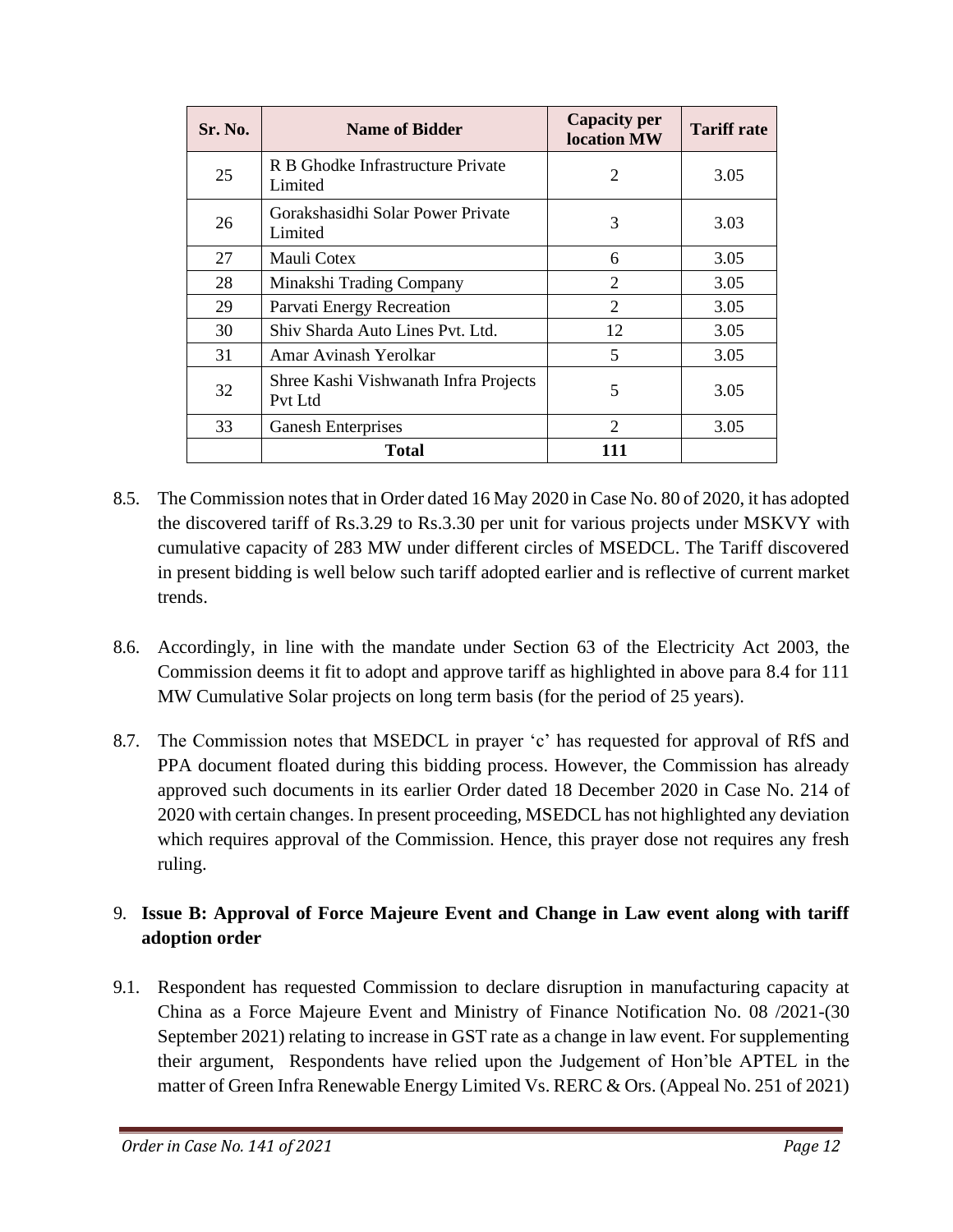dated 12 October 2021.

- 9.2. While opposing such contentions MSEDCL has stated that Respondents are seeking reliefs based on provisions of draft PPA, but PPA is yet to be signed and will be executed post adoption order of the Commission in the present matter. Hence, such request of Respondents should be considered as void ab initio. MSEDCL has further contended that procurement of material starts only after financial closures (6 months from date of PPA). Issues highlighted by the Respondents may undergo change during such period. Hence, requests made by Respondents are also premature and need to be rejected.
- 9.3. The Commission notes that scope of present Petition is limited to tariff adoption. This Commission has never received such request of allowing approval for Force Majeure and Change in Law event along with tariff adoption petition. But in the present case, Respondents have requested such relief by relying upon Hon'ble APTEL Judgement in Appeal No. 251 of 2021 dated 12 October 2021 which ruled as follows: *"*
	- *16. During the hearing, we pointedly asked but no regulation or contractual clause or, for that matter, any other provision was shown as could reflect an inhibition or prohibition against consideration of claim of change in law compensation at the stage of adoption of the tariff discovered by the bid process under Section 63 of the Electricity Act, 2003.* We agree with the appellant that deferring such claim for later date creates a whole lot of *confusion and, what is of utmost concern to the project developers, regulatory uncertainty and consequent difficulties in attaining financial closure. It cannot be ignored that the impact on the cost of the development of the project of such change in law events that have occurred after the submission of the bid and closure of the bid process but before the adoption of the bid discovered price renders the bid price unrealistic and in terms of Section 86 (1) (b) of the Electricity Act, it is the duty of the State Commission to inquire into such claim at the first opportune time and bring in suitable corrections, may be first by declaration and followed up by detailed tariff orders. If the event referred to actually constitutes change in law within the four corners of its definition under the PPA, there is no reason why it cannot be duly recognized as a change in law at the stage of tariff adoption, the actual impact and extent of the relief admissible to be determined at the appropriate stage. (Emphasis added)*

Thus, in the above judgment, Hon'ble APTEL has ruled that in order to provide regulatory certainty to the project developer, Change in Law can be recognized at the time of tariff adoption and admissible relief can be quantify at the appropriate stage latter. However, in the said judgment, it is important to note that even after specific query from the APTEL, concerned parties were not able to point out any provisions which prohibits approval of Change in Law along with tariff adoption process and hence the APTEL has ruled as above. However, in present matter MSEDCL has specifically objected that such approval cannot be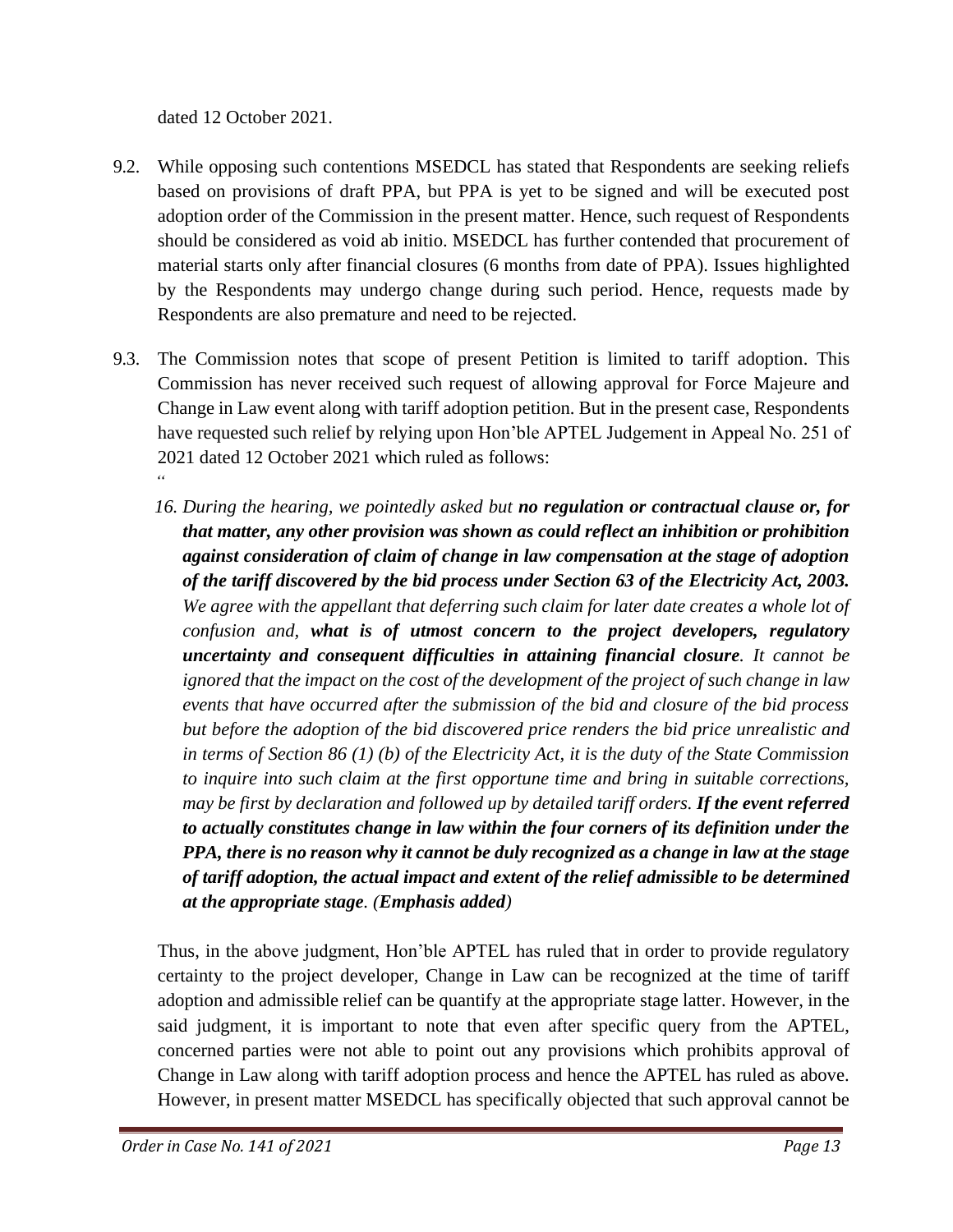granted as PPA/agreement is yet to be signed between the parties.

9.4. In this regard, the Commission notes that issues related to Change in law and Force Majeure are adjudicated by the Commission based on relevant provisions of PPA and in exercise of its regulatory powers under Section 86(1)(b) and (f) of the Electricity Act 2003. Section 86(1)(b) of the Electricity Act, 2003 stipulates following:

"86 (1)

(b*) regulate electricity purchase and procurement process of distribution licensees including the price at which electricity shall be procured from the generating companies or licensees or from other sources through agreements for purchase of power for distribution and supply within the State". (Emphasis added)*

Clearly PPA/agreement is mandatory prerequisite for any of the power procurement. Admittedly, in the present case, MSEDCL will execute PPA with respective respondents only after the Commission issues tariff adoption Order. Hence, as on date, there is no valid PPA/agreement between parties based on which such claims of Change in Law or Force Majeure can be made.

- 9.5. Even if it is assumed that Respondents have participated in the bidding process with intention to sign PPA and hence provisions of draft PPA can be relied upon for declaring Force Majeure and Change in Law event, then also it is important to note that draft PPA does not have any provision of declaring such in-principle approval and in fact requires parties to claim such relief only when actually affected by such event. It is industrial practice to place purchase orders for the project equipment only after Financial Closure (for which 6 months period from date of signing of PPA is provided). Further, most of such equipment are received on site only few months before commissioning dates. Hence, considerable time is available for actual purchase of equipment. During such period, purported difficulties in China may be resolved beside the fact that bidding document does not mandate purchase of equipment only from China. Similarly, rate of GST may undergo change during such period. Hence, it is premature for the Respondents to claim such relief at this stage.
- 9.6. The Commission notes that main thrust of the APTEL Judgment dated 12 October 2021 quoted in para 9.3 above is to provide regulatory certainty about Change in Law claims to the project developers. In present case, Respondents are claiming increase in GST rate as Change in Law event. Hon'ble APTEL in recent judgment dated 20 September 2021 in Appeal No. 215 of 2021 (Tata Renewable Energy Ltd. Vs MSEDCL) has already held that increase in GST rate is Change in Law event. Hence, there is precedence based on which Respondents in present matter after considering factual aspects of their respective case would also be eligible to claim Change in Law compensation for increased in GST rate once it actually affected and